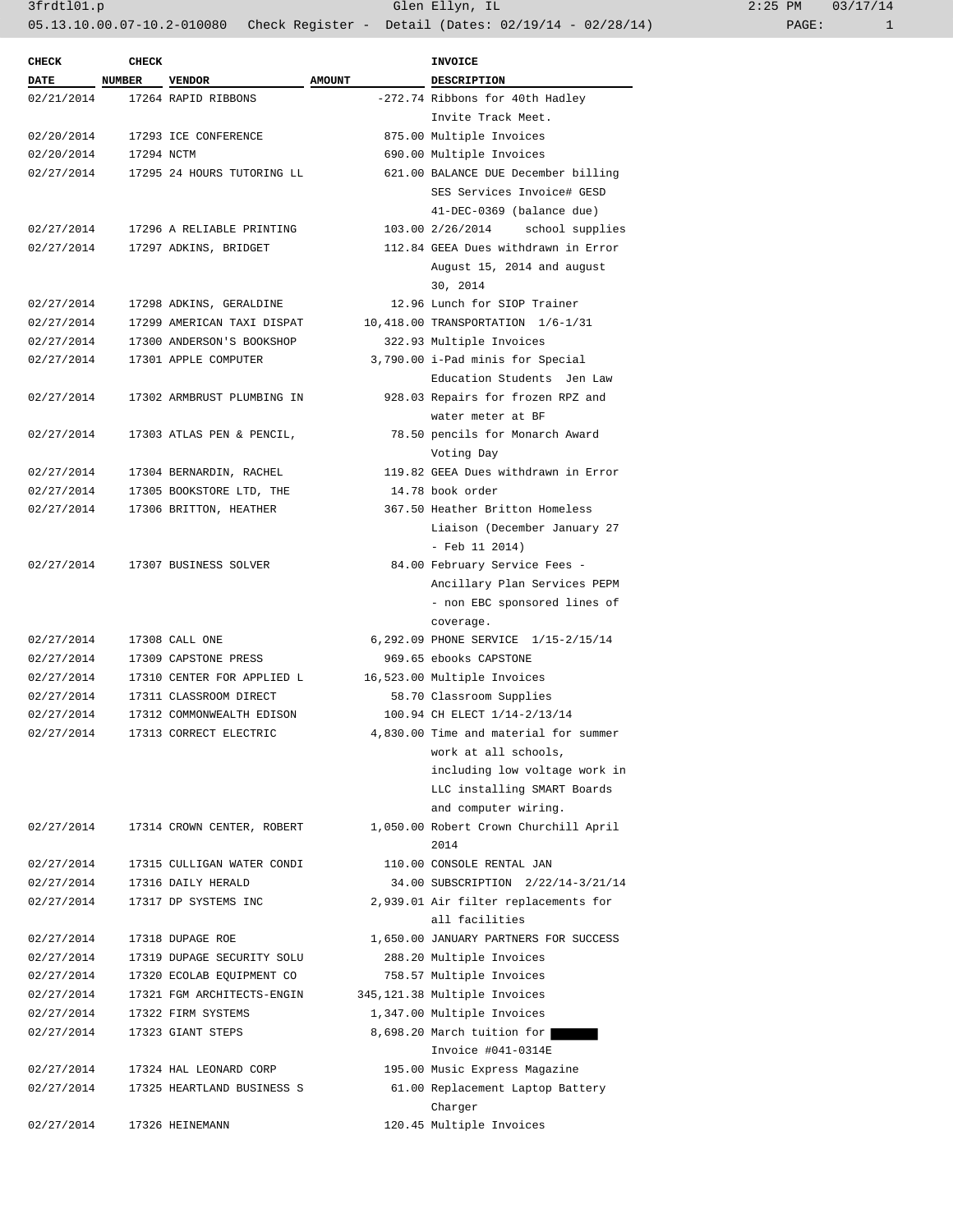3frdtl01.p Glen Ellyn, IL 2:25 PM 03/17/14

05.13.10.00.07-10.2-010080 Check Register - Detail (Dates: 02/19/14 - 02/28/14) PAGE: 2

| 2:25 PM |       | 03/17/14 |
|---------|-------|----------|
|         | PAGE: |          |

| <b>CHECK</b><br><b>DATE</b> | <b>CHECK</b><br><b>NUMBER</b> | <b>VENDOR</b>              | <b>AMOUNT</b>         | INVOICE<br><b>DESCRIPTION</b>         |  |
|-----------------------------|-------------------------------|----------------------------|-----------------------|---------------------------------------|--|
| 02/27/2014                  |                               | 17327 ICE CONFERENCE       |                       | 250.00 ICE Conference Registration    |  |
|                             |                               |                            | Fee - Cecilia White - |                                       |  |
|                             |                               |                            |                       | $2 - 27 - 14$ and $2 - 28 - 14$       |  |
| 02/27/2014                  |                               | 17328 IGNACIO, RYAN        |                       | 250.00 Reimbursement of classroom     |  |
|                             |                               |                            |                       | supplies - R. Ignacio                 |  |
| 02/27/2014                  |                               | 17329 ILL DIR EMPLOY SEC   |                       | 21,486.50 Statement of amount due for |  |
|                             |                               |                            |                       | benefits paid. (Unemployment          |  |
|                             |                               |                            |                       |                                       |  |
|                             |                               |                            |                       | insurance) I.D.E.S. - IL              |  |
|                             |                               |                            |                       | Dept. of Employment Security          |  |
|                             |                               |                            |                       | Total Current Quarter                 |  |
|                             |                               |                            |                       | Charges: \$21,486.50                  |  |
| 02/27/2014                  |                               | 17330 KAGAN & GAINES INC   |                       | 100.00 Multiple Invoices              |  |
| 02/27/2014                  |                               | 17331 KELLY SERVICES       |                       | 2,240.84 Multiple Invoices            |  |
| 02/27/2014                  |                               | 17332 KIDS DISCOVER        |                       | 47.40 Kids Discover                   |  |
| 02/27/2014                  |                               | 17333 LITTLE FRIENDS INC   |                       | 4,731.48 March Tuition for Invoice    |  |
|                             |                               |                            |                       | #132153                               |  |
| 02/27/2014                  |                               | 17334 MCCAFFREY, NANCY     |                       | 128.00 GEEA Dues withdrawn in Error   |  |
|                             |                               |                            |                       | August 15, 2013 and August            |  |
|                             |                               |                            |                       | 30, 2013                              |  |
| 02/27/2014                  |                               | 17335 METRO PROFESSIONAL P |                       | 1,703.96 Multiple Invoices            |  |
| 02/27/2014                  |                               | 17336 MUSIC IN MOTION      |                       | 237.16 Supplies for Music Programs    |  |
| 02/27/2014                  |                               | 17337 MUSIC TREASURES      |                       | 37.49 Chorus Incentives               |  |
| 02/27/2014                  |                               | 17338 MUYA, DADIRI         |                       | 25.00 Translating                     |  |
| 02/27/2014                  |                               | 17339 NORTHERN ILLINOIS GA |                       | 1,084.85 Multiple Invoices            |  |
| 02/27/2014                  |                               | 17340 OFFICE DEPOT         |                       | 1,533.87 Multiple Invoices            |  |
| 02/27/2014                  |                               | 17341 ORIENTAL TRADING CO  |                       | 57.49 health office supplies          |  |
| 02/27/2014                  |                               | 17342 ORKIN LLC            |                       | 1,537.00 Multiple Invoices            |  |
| 02/27/2014                  |                               | 17344 PALADIUM ENTERPRISES |                       | 9,569.00 Multiple Invoices            |  |
| 02/27/2014                  |                               | 17345 PEPPER, J W & SONS   |                       | 1,101.08 Multiple Invoices            |  |
| 02/27/2014                  |                               | 17346 PYONE, CHO           | 681.25 Translating    |                                       |  |
| 02/27/2014                  |                               | 17347 RANDALL INDUSTRIES   |                       | 283.00 Annual inspection required by  |  |
|                             |                               |                            |                       | OSHA for 1-man lift                   |  |
| 02/27/2014                  |                               | 17348 RENTAL MAX LLC       |                       | 314.54 RENTAL TABLES                  |  |
| 02/27/2014                  |                               | 17349 ROSCOE CO            |                       | 103.77 2/19 MOP SERV                  |  |
| 02/27/2014                  |                               | 17350 ROUDEBUSH NELSON, AM |                       | 106.18 GEEA Dues withdrawn in Error   |  |
|                             |                               |                            |                       | August 15, 2013 and August            |  |
|                             |                               |                            |                       | 30, 2013                              |  |
| 02/27/2014                  |                               | 17351 SCHOOL SPECIALTY     |                       | 281.74 Multiple Invoices              |  |
| 02/27/2014                  |                               | 17352 SECURITY LATCH       |                       | 153.85 DOUBLE DOOR LATCH              |  |
| 02/27/2014                  |                               | 17353 SOLIANT HEALTH       |                       | 3,654.00 Multiple Invoices            |  |
| 02/27/2014                  |                               | 17354 SOUND INC            |                       | 419.00 FG 1/22 SERV CALL              |  |
| 02/27/2014                  |                               | 17355 SPINOSA, VINCE       |                       | 60.00 V-ball ref 2/11/14              |  |
| 02/27/2014                  |                               | 17356 STAPLES ADVANTAGE    |                       | 1,204.71 Multiple Invoices            |  |
| 02/27/2014                  |                               | 17357 SWEETWATER           |                       | 371.92 Multiple Invoices              |  |
| 02/27/2014                  |                               | 17358 TIGERDIRECT.COM      |                       | 2,093.72 Multiple Invoices            |  |
| 02/27/2014                  |                               | 17359 TOWNTEES             |                       | 1,613.65 Wrestling warm-ups           |  |
| 02/27/2014                  |                               | 17360 TRANSLATION SMART    |                       | 80.00 Translating flyer               |  |
| 02/27/2014                  |                               | 17361 WAGNER, AMY          |                       | 113.62 2/24/2014 classroom            |  |
|                             |                               |                            |                       | supplies reimbursement                |  |
| 02/27/2014                  |                               | 17362 WENGER CORP          |                       | 27,952.00 Instrument storage cabinets |  |
| 02/27/2014                  |                               | 17363 WEST MUSIC CO        |                       | 172.95 Materials from West Music.     |  |
|                             |                               |                            |                       | Game Plan Grade 1 book.               |  |
| 02/27/2014                  |                               | 17364 WITTLER, CHERYL      |                       | 60.00 V-ball ref 2/14/14              |  |
| 02/28/2014                  |                               | 17365 AFLAC                |                       | 49.46 Multiple Invoices               |  |
| 02/28/2014                  |                               | 17366 AFSCME               |                       | 2,149.98 Multiple Invoices            |  |
| 02/28/2014                  |                               | 17367 GC SERVICES, L.P.    |                       | 255.25 Payroll accrual                |  |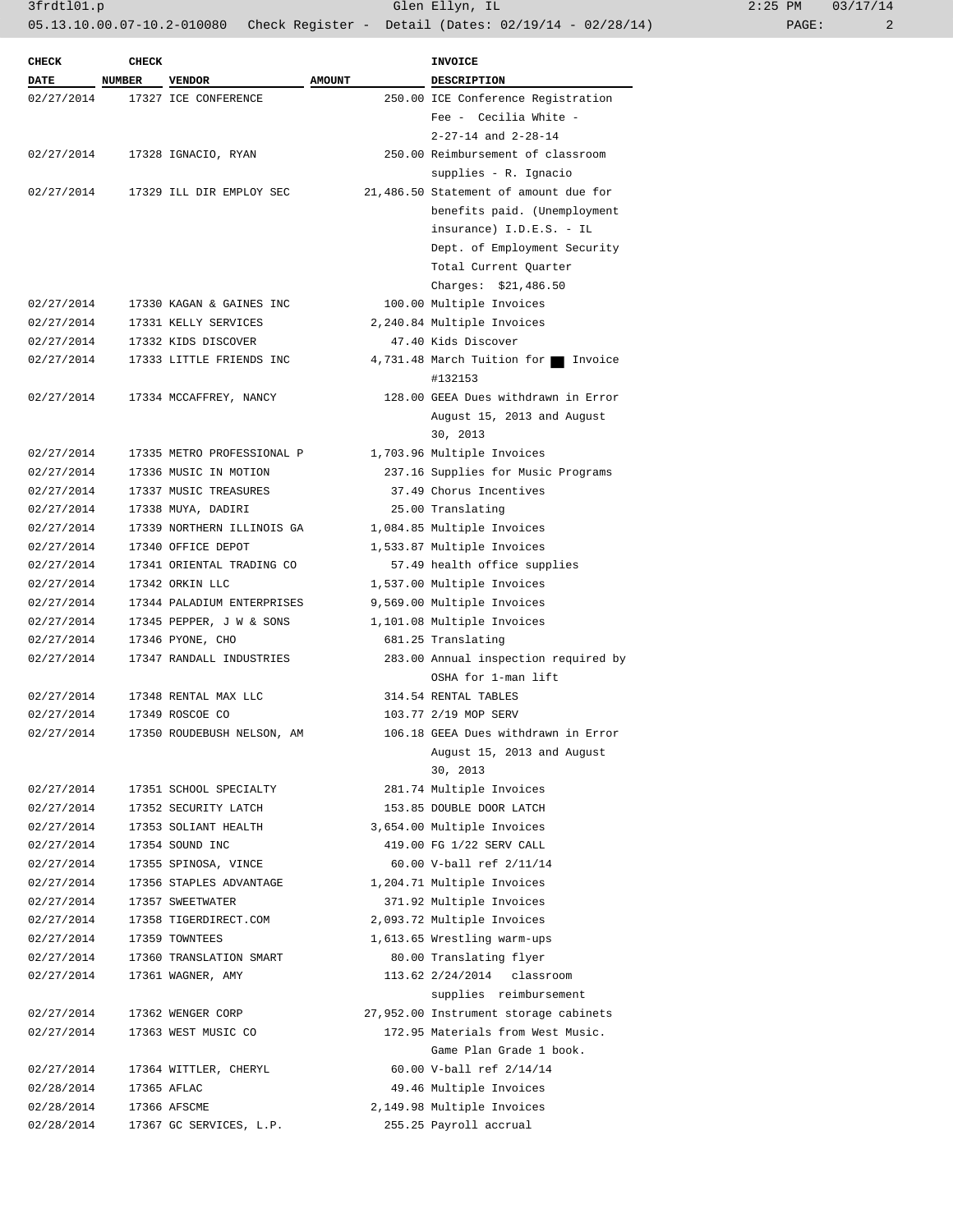| <b>CHECK</b>                   | <b>CHECK</b> |                                           |               | <b>INVOICE</b>               |
|--------------------------------|--------------|-------------------------------------------|---------------|------------------------------|
| <b>DATE</b>                    | NUMBER       | <b>VENDOR</b>                             | <b>AMOUNT</b> | <b>DESCRIPTION</b>           |
| 02/28/2014                     | 17368 SDU    |                                           |               | 1,092.09 Payroll accrual     |
|                                |              | 02/28/2014 17369 TOM VAUGHN, CHAPTER      |               | 282.50 Payroll accrual       |
|                                |              | 02/11/2014 201300522 ILL MUNICIPAL RETIRE |               | 64,388.50 Multiple Invoices  |
|                                |              | 02/28/2014 201300523 ILLINOIS DEPT OF REV |               | 48,616.09 Multiple Invoices  |
|                                |              | 02/28/2014 201300524 INTERNAL REV SERVICE |               | 186,709.57 Multiple Invoices |
| 02/28/2014 201300525 T H I S   |              |                                           |               | 16,672.58 Multiple Invoices  |
|                                |              | 02/28/2014 201300526 TEACHERS RETIREMENT  |               | 99,415.03 Multiple Invoices  |
|                                |              | 02/28/2014 201300527 ILLINOIS EDUC ASSOC  |               | 56.75 Payroll accrual        |
|                                |              | 02/28/2014 201300528 CPI OUALIFIED PLAN C |               | 34,929.15 Multiple Invoices  |
| 02/28/2014 201300529 WAGEWORKS |              |                                           |               | 5,276.79 Multiple Invoices   |
|                                |              | 02/28/2014 201300530 GLEN ELLYN EDUCATION |               | 12,142.31 Multiple Invoices  |
|                                |              |                                           |               |                              |

Totals for checks 967,289.88